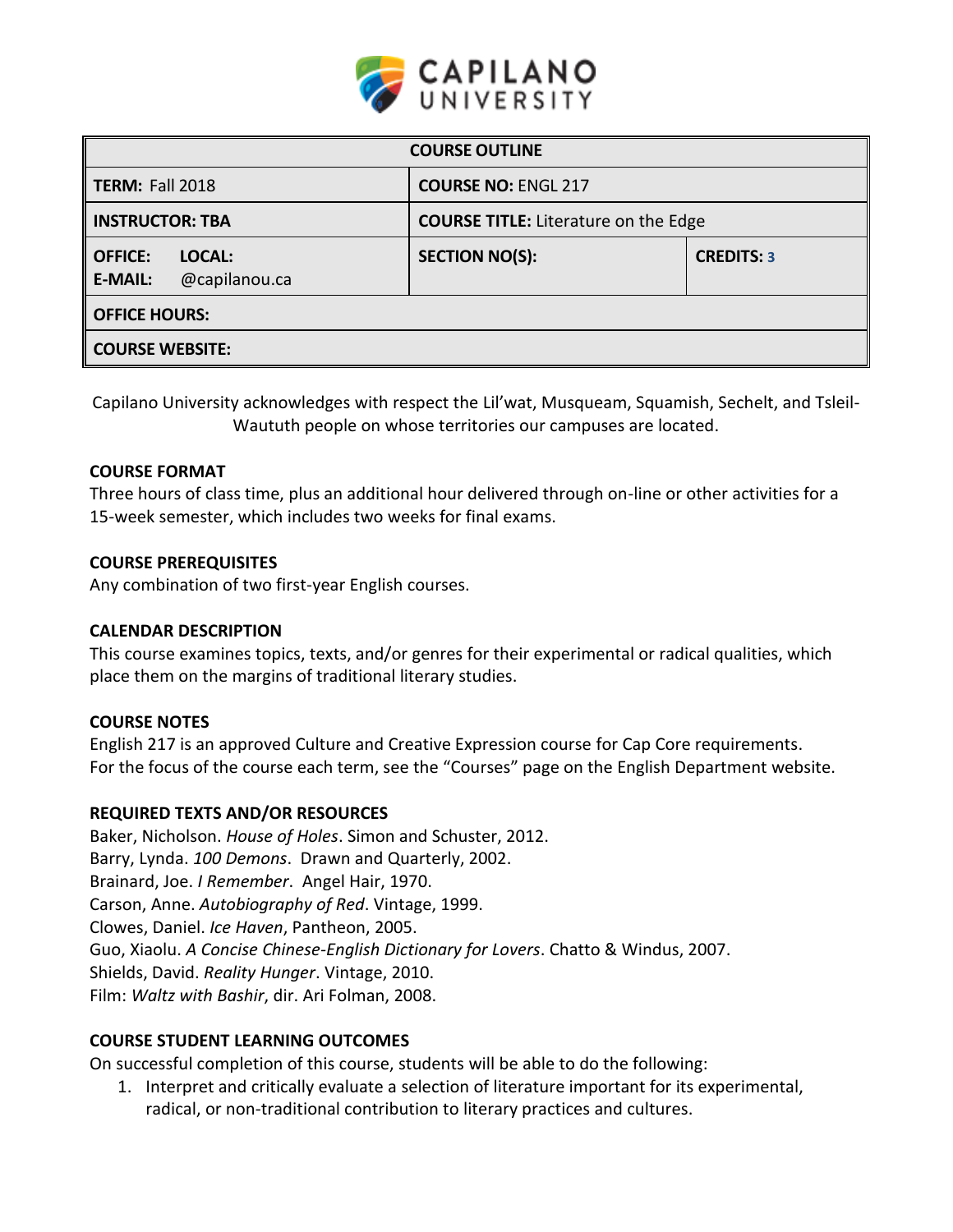- 2. Describe and explain the significance of literary and cultural influences that contextualize the works studied, such as literary, social and political movements, or work in other media.
- 3. Incorporate detailed observation, synthetic thinking, and insightful interpretation in written and oral work to demonstrate the ability to read with attention.
- 4. Compose essays and oral responses with a degree of historical awareness, self-reflection, analytical rigour, and imagination.
- 5. Prepare for and participate in class discussion and seminar groups with content designed to add to the collective understanding of texts and issues.
- 6. Compose essays that conform to accepted practices for conducting research and presenting evidence while also striving to be insightful, original, and creative.

Students who complete this Culture and Creative Expression course will be able to do the following:

- 1. Engage in creative processes including conception, investigation, execution, and ongoing critical analysis.
- 2. Identify, analyze, and critique the elements of a form of expression using its specific vocabulary.
- 3. Explain or demonstrate the connection between various events, ideas, traditions, and belief systems and the modes in which they are artistically or culturally expressed.
- 4. Interpret diverse forms of creative expression from different perspectives (e.g. artistic, historical, Indigenous, literary, scientific, philosophical).

# **COURSE CONTENT**

| Week 1 | Introduction: Literature on the Edge - Monstrosity and Literature                                                |
|--------|------------------------------------------------------------------------------------------------------------------|
| Week 2 | <b>The Self as Monster</b><br>Carson, Autobiography of Red<br>Shields, Realty Hunger: "blur"                     |
| Week 3 | Carson, Autobiography of Red<br>Shields, Reality Hunger: "contradiction"                                         |
| Week 4 | <b>Memory as Monster</b><br>Barry, 100 Demons<br>Shields, Reality Hunger: "autobio"                              |
| Week 5 | Barry, 100 Demons<br>Reality Hunger, "collage"                                                                   |
| Week 6 | Film: Waltz with Bashir, dir. Ari Folman<br>Shields, Reality Hunger: "memory"                                    |
| Week 7 | <b>The Past as Monster</b><br>Brainard, I Remember<br>Shields, Reality Hunger: "in praise of brevity," "persona" |
| Week 8 | <b>Transgression as Monster</b>                                                                                  |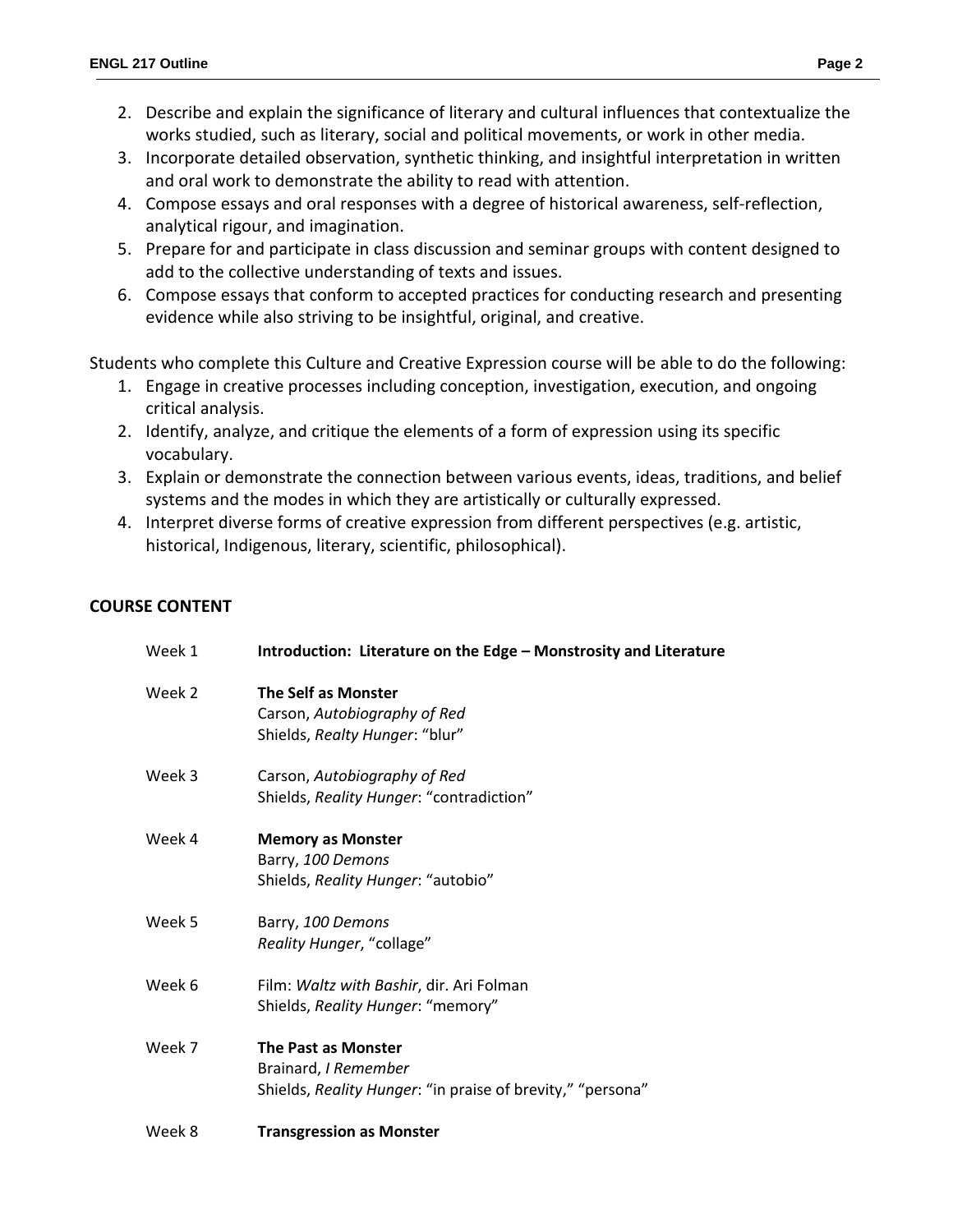| Week 9  | Clowes, Ice Haven<br>Sex as Monster<br>Baker, House of Holes<br>Shields, Reality Hunger: "risk" |
|---------|-------------------------------------------------------------------------------------------------|
| Week 10 | Baker, House of Holes                                                                           |
| Week 11 | <b>The Exile as Monster</b>                                                                     |

|         | Guo, A Concise Chinese-English Dictionary for Lovers                                     |
|---------|------------------------------------------------------------------------------------------|
| Week 12 | Guo, A Concise Chinese-English Dictionary for Lovers<br>Shields, Reality Hunger: "alone" |

Week 13 Shields, *Reality Hunger:* "manifesto"

Weeks 14-15 Final exam period

## **EVALUATION PROFILE** \*

| Written Assignments **                    | 50-80%    |
|-------------------------------------------|-----------|
| Tests & Quizzes                           | 10-20%    |
| <b>Presentations &amp; Group Projects</b> | $0 - 20%$ |
| Participation                             | $0 - 10%$ |
| Total                                     | 100%      |

- \* To include one graded assignment returned prior to the withdrawal date.
- \*\* No single assignment to be worth more than 35% of the final grade.

#### **ASSIGNMENTS**

The assignment structure for this course is determined by the instructor in accordance with the learning outcomes outlined above. Please refer to the course syllabus and Moodle site for a more detailed breakdown.

**Written Assignments:** This course will include a combination of short written assignments (e.g. reading responses, primary source analysis, article review) and longer assignments such as a research essay.

#### **Tests and Quizzes:**

This course may include a combination of quizzes and tests (e.g. pop quiz, midterm exam). The format of tests and quizzes will be determined by the instructor and may include a combination of short answer and essay questions.

#### **Presentations:**

This course may include a presentation component, which may be an individual or group assignment (e.g. in-class debate, academic poster, research presentation). Detailed instructions will be provided in class and on Moodle.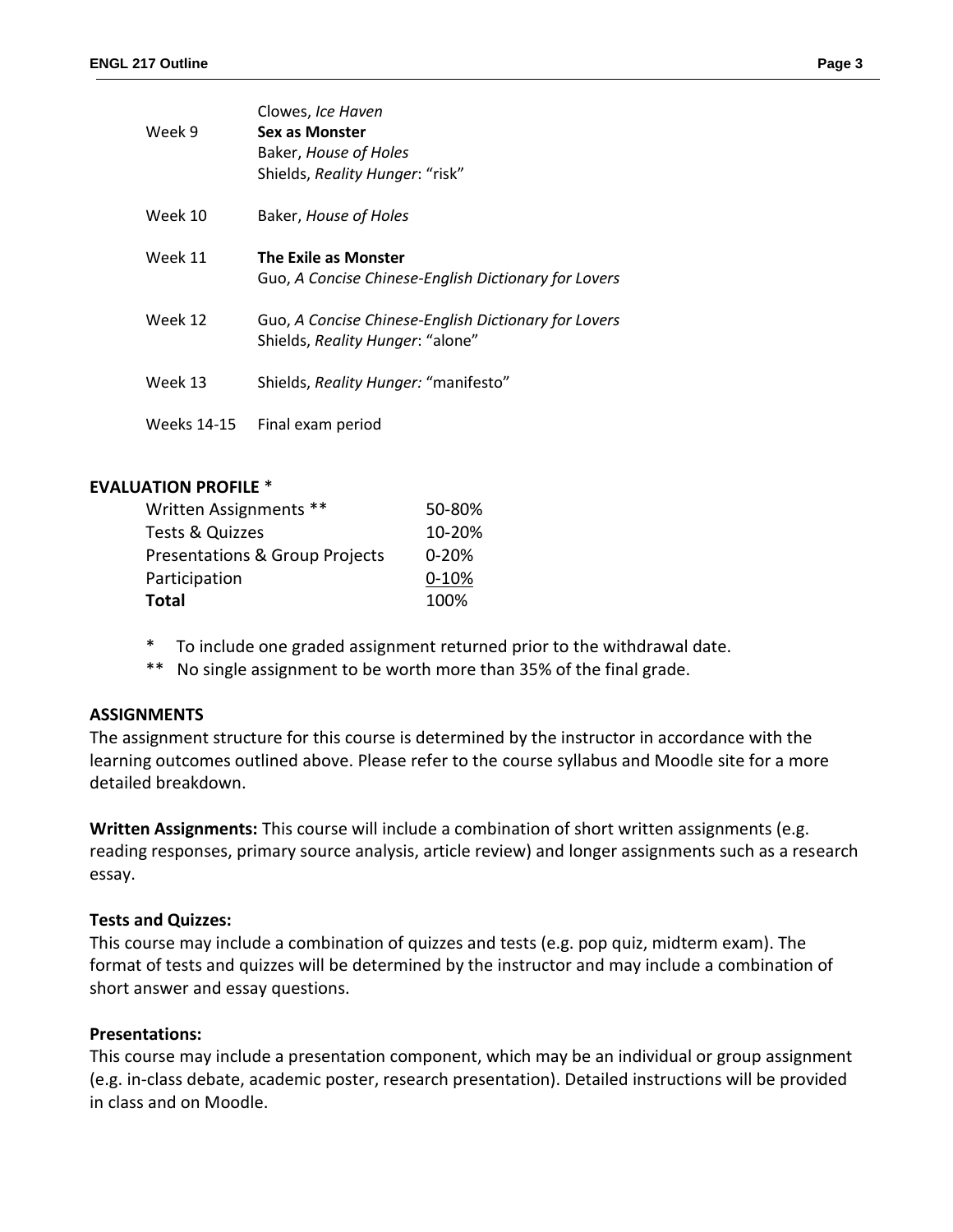## **Participation:**

Participation grades are based on the consistency, quality, and frequency of contributions to class discussions. Consistency means attending every class, maintaining a positive and respectful presence in the classroom, and actively contributing to discussions on a regular basis. Quality means demonstrating respect for peers and their contributions; listening attentively during lectures and when other students are speaking; and participating in all activities with an open and inquisitive mind.

## **ASSIGNMENTS**

The assignment structure for this course is determined by the instructor in accordance with the learning outcomes outlined above. Please refer to the course syllabus and Moodle site for a more detailed breakdown.

## **Written Assignments:**

This course will include a combination of short written assignments (e.g. reading responses, primary source analysis, article review) and longer assignments such as a research essay.

## **Tests and Quizzes:**

This course may include a combination of quizzes and tests (e.g. pop quiz, midterm exam). The format will be determined by the instructor and may include a combination of short answer and essay questions.

## **Presentations:**

This course may include a presentation component, which may be an individual or group assignment (e.g. in-class debate, academic poster, research presentation). Detailed instructions will be provided in class and on Moodle.

#### **Participation:**

Participation grades are based on the consistency, quality, and frequency of contributions to class discussions. Consistency means attending every class, maintaining a positive and respectful presence in the classroom, and actively contributing to discussions on a regular basis. Quality means demonstrating respect for peers and their contributions; listening attentively during lectures and when other students are speaking; and participating in all activities with an open and inquisitive mind.

#### **GRADING PROFILE**

|             |                                       | $ $ A+ = 90-100 $ $ B+ = 77-79 $ $ C+ = 67-69 $ $ D = 50-59 |             |
|-------------|---------------------------------------|-------------------------------------------------------------|-------------|
| $= 85-89$   |                                       | $ B = 73-76$   C = 63-66                                    | $ F = 0-49$ |
| $A - 80-84$ | $\vert$ B- = 70-72 $\vert$ C- = 60-62 |                                                             |             |

# **Incomplete Grades**

Grades of Incomplete "I" are assigned only in exceptional circumstances when a student requests extra time to complete their coursework. Such agreements are made only at the request of the student, who is responsible to determine from the instructor the outstanding requirements of the course.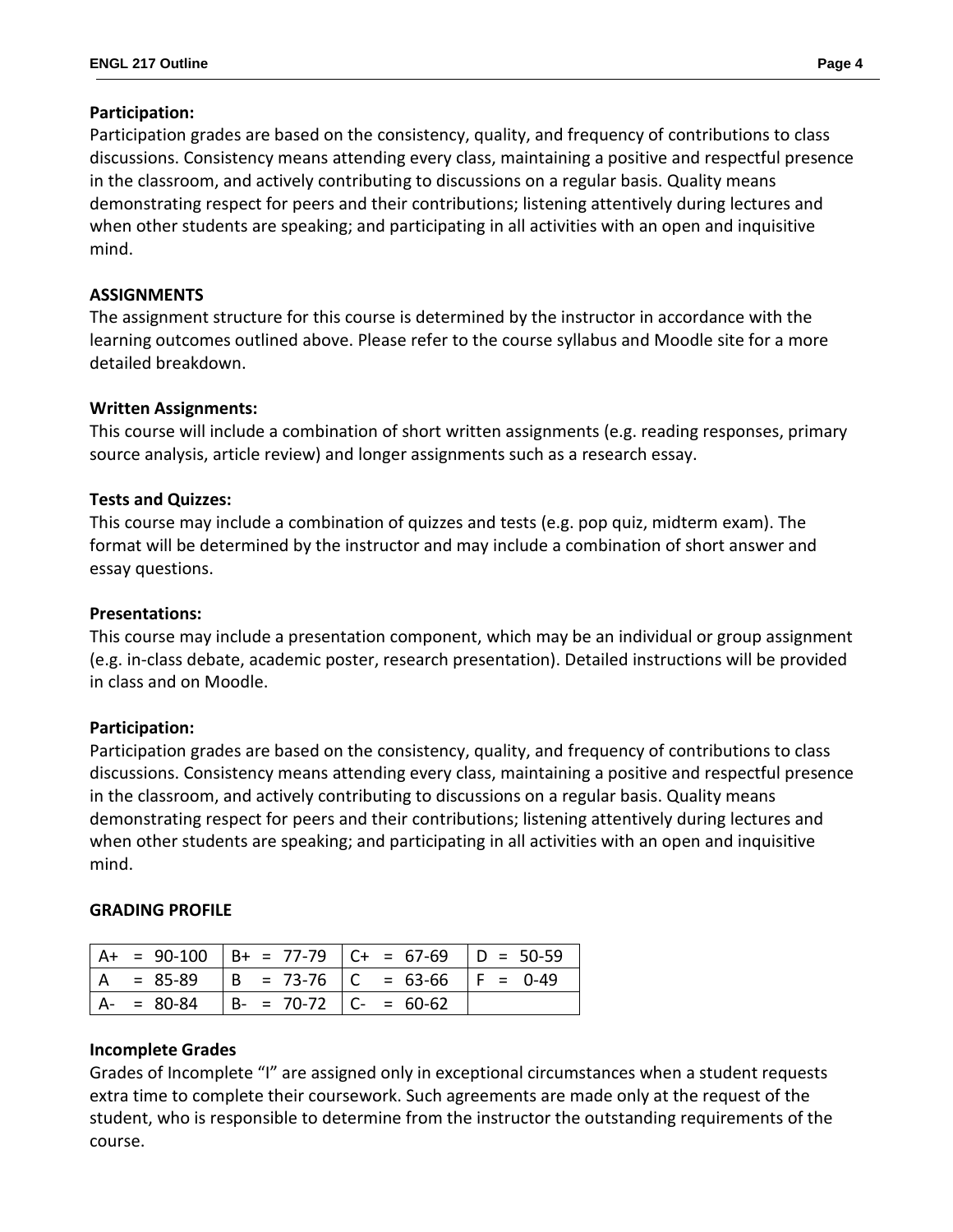## **Late Assignments**

Assignments are due at the beginning of the class on the due date listed. If you anticipate handing in an assignment late, please consult with your instructor beforehand.

## **Missed Exams/Quizzes**

Make-up exams, quizzes and/or tests are given at the discretion of the instructor. They are generally given only in medical emergencies or severe personal crises. Some missed labs or other activities may not be able to be accommodated. Please consult with your instructor.

## **Attendance**

This course is built around an active classroom component. Attendance in all class meetings is therefore strongly advised. Students not attending class regularly will be at a considerable disadvantage. Official university policy on attendance is found in the Calendar.

## **English Usage**

Students are expected to proofread all written work for any grammatical, spelling and stylistic errors. Instructors may deduct marks for incorrect grammar and spelling in written assignments.

## **Electronic Devices**

Students may use electronic devices during class for note-taking only.

### **On-line Communication**

Outside of the classroom, instructors will (if necessary) communicate with students using either their official Capilano University email or Moodle; please check both regularly. Official communication between Capilano University and students is delivered to students' Capilano University email addresses only.

# **UNIVERSITY OPERATIONAL DETAILS**

#### **Tools for Success**

Many services are available to support student success for Capilano University students. A central navigation point for all services can be found at:<http://www.capilanou.ca/services/>

# **Capilano University Security: download the [CapU Mobile Safety App](https://www.capilanou.ca/services/safety-security/CapU-Mobile-Safety-App/)**

# **Policy Statement (S2009-06)**

Capilano University has policies on Academic Appeals (including appeal of final grade), Student Conduct, Academic Integrity, Academic Probation and other educational issues. These and other policies are available on the University website.

# **Academic Integrity (S2017-05)**

Any instance of academic dishonesty or breach of the standards of academic integrity is serious and students will be held accountable for their actions, whether acting alone or in a group. See policy S2017-05 for more information:<http://www.capilanou.ca/about/governance/policies/Policies/>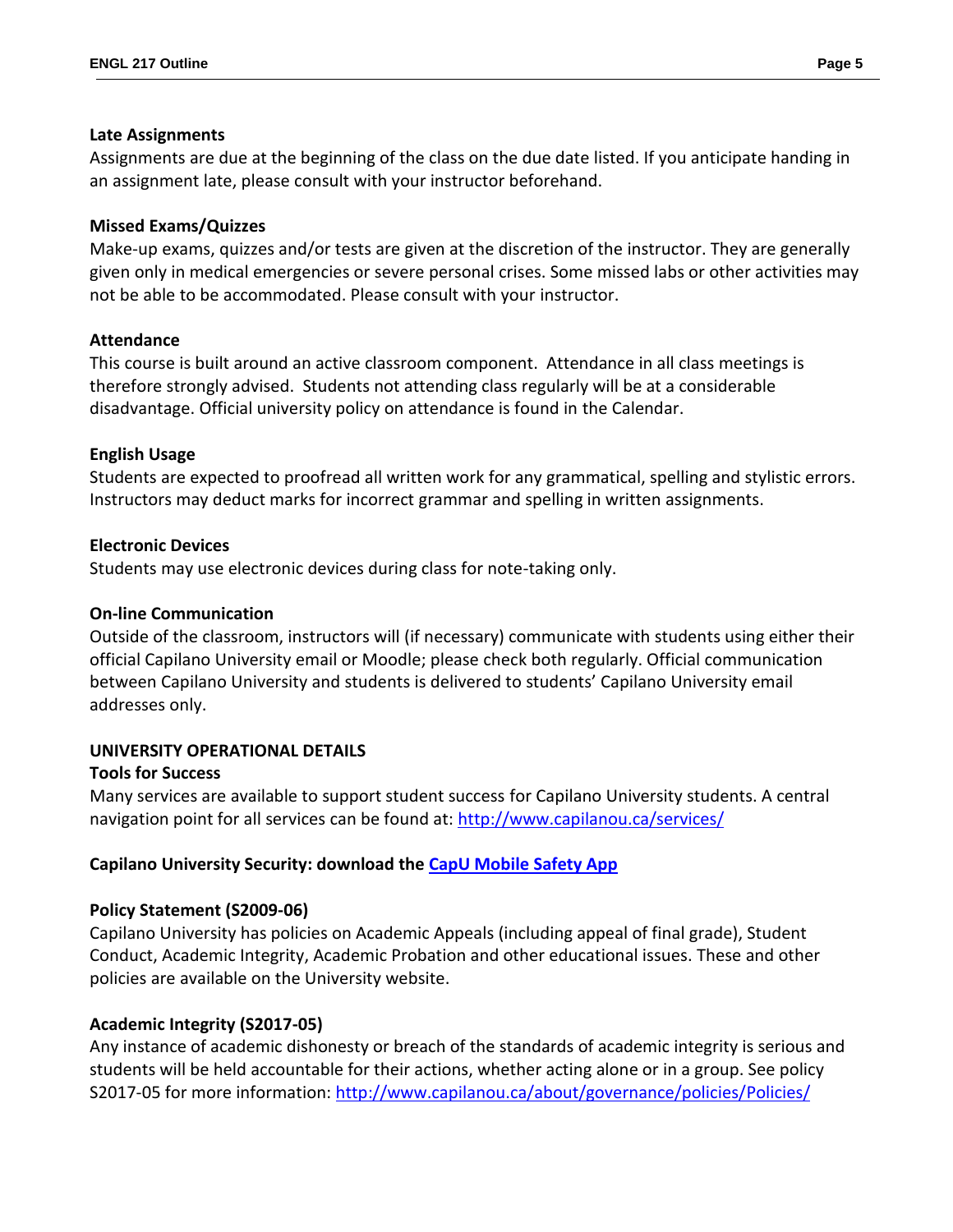Violations of academic integrity, including dishonesty in assignments, examinations, or other academic performances, are prohibited and will be handled in accordance with the Student Academic Integrity Procedures.

**Academic dishonesty** is any act that breaches one or more of the principles of academic integrity. Acts of academic dishonesty may include but are not limited to the following types:

**Cheating**: Using or providing unauthorized aids, assistance or materials while preparing or completing assessments, or when completing practical work (in clinical, practicum, or lab settings), including but not limited to the following:

- Copying or attempting to copy the work of another during an assessment;
- Communicating work to another student during an examination;
- Using unauthorized aids, notes, or electronic devices or means during an examination;
- Unauthorized possession of an assessment or answer key; and/or,
- Submitting of a substantially similar assessment by two or more students, except in the case where such submission is specifically authorized by the instructor.

**Fraud**: Creation or use of falsified documents.

**Misuse or misrepresentation of sources**: Presenting source material in such a way as to distort its original purpose or implication(s); misattributing words, ideas, etc. to someone other than the original source; misrepresenting or manipulating research findings or data; and/or suppressing aspects of findings or data in order to present conclusions in a light other than the research, taken as a whole, would support.

**Plagiarism**: Presenting or submitting, as one's own work, the research, words, ideas, artistic imagery, arguments, calculations, illustrations, or diagrams of another person or persons without explicit or accurate citation or credit.

**Self-Plagiarism**: Submitting one's own work for credit in more than one course without the permission of the instructors, or re-submitting work, in whole or in part, for which credit has already been granted without permission of the instructors.

**Prohibited Conduct**: The following are examples of other conduct specifically prohibited:

- Taking unauthorized possession of the work of another student (for example, intercepting and removing such work from a photocopier or printer, or collecting the graded work of another student from a stack of papers);
- Falsifying one's own and/or other students' attendance in a course;
- Impersonating or allowing the impersonation of an individual;
- Modifying a graded assessment then submitting it for re-grading; or,
- Assisting or attempting to assist another person to commit any breach of academic integrity.